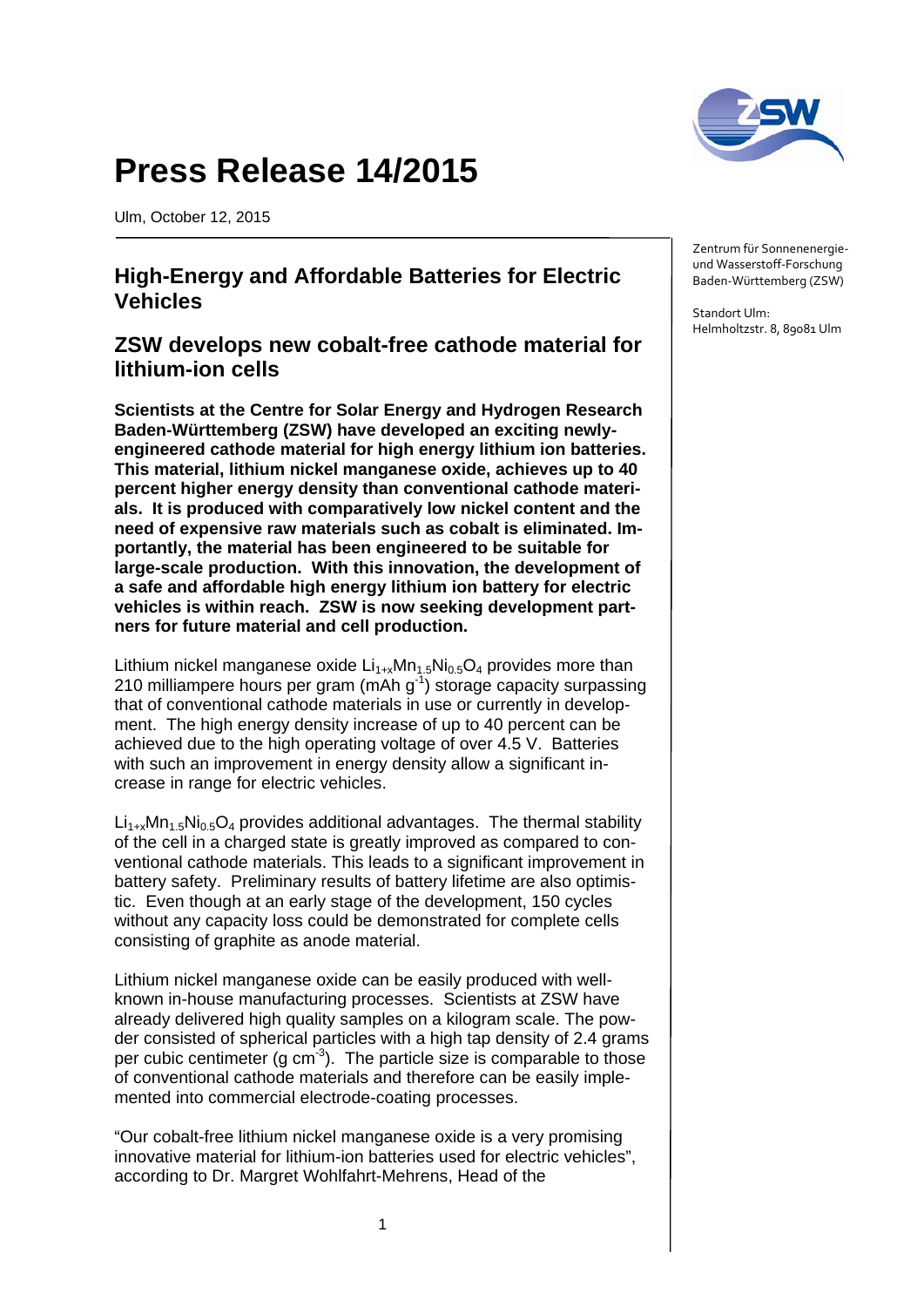

Accumulators Materials Research Department at ZSW. "Capacity and energy density are higher, cost is reduced and large-scale production is possible."

State of the art cathode materials for lithium-ion batteries consist of nickel and cobalt layered oxides such as NCM (1:1:1), NCA or NCM (8:1:1) currently being developed. Raw materials such as cobalt, however, are expensive and in limited supply. Reducing the nickel content is also beneficial in reducing cost. The newly developed cathode material eliminates these disadvantages in addition to improving performance, lifetime and battery safety for electric vehicles.

The use of batteries for mobile applications is strongly increasing. Revenues for 2014 were over two billion Euros. The growth of the market is expected to expand, reaching a projected 15 billion Euros per year in 2020. However, the real growth will begin after 2020 with the vast market penetration of electric vehicles. For battery material manufacturers, this strong growing market is of great interest. For the upcoming battery demand, the availability of raw materials must be considered. Cobalt which is currently used in conventional cathode materials, is not only a rare element, but also subject to geopolitical interests.

ZSW's research was funded by the Federal Ministry of Education and Research as part of an Excellent Battery Initiative called the LiEcoSafe project. Its funding code is 03X4636A.

The Centre for Solar Energy and Hydrogen Research Baden-Württemberg (ZSW) is one of the leading institutes for applied research in the fields of photovoltaic energy, renewable fuels, battery technology, fuel cells and energy systems analysis. The three ZSW sites at Stuttgart, Ulm and Widderstall are currently staffed with around 230 scientists, engineers and technicians supported by 70 research and student assistants.

## **Media contacts**

Tiziana Bosa, Zentrum für Sonnenenergie- und Wasserstoff-Forschung Baden-Württemberg (ZSW), Helmholtzstr. 8, 89081 Ulm, +49/731/9530-601, Fax: +49/731/9530-666, tiziana.bosa@zsw-bw.de, [www.zsw-bw.de](http://www.zsw-bw.de/)

Axel Vartmann, PR-Agentur Solar Consulting GmbH, Emmy-Noether-Str. 2, 79110 Freiburg, Tel.: +49 (0)761 380968-23, Fax: +49 (0)761 380968-11, vartmann@solar-consulting.de, [www.solar-consulting.de](http://www.solar-consulting.de/)

Zentrum für Sonnenenergieund Wasserstoff-Forschung Baden-Württemberg (ZSW)

Standort Ulm: Helmholtzstr. 8, 89081 Ulm

> Pictures and a fact sheet on ZSW is available from:

Solar Consulting GmbH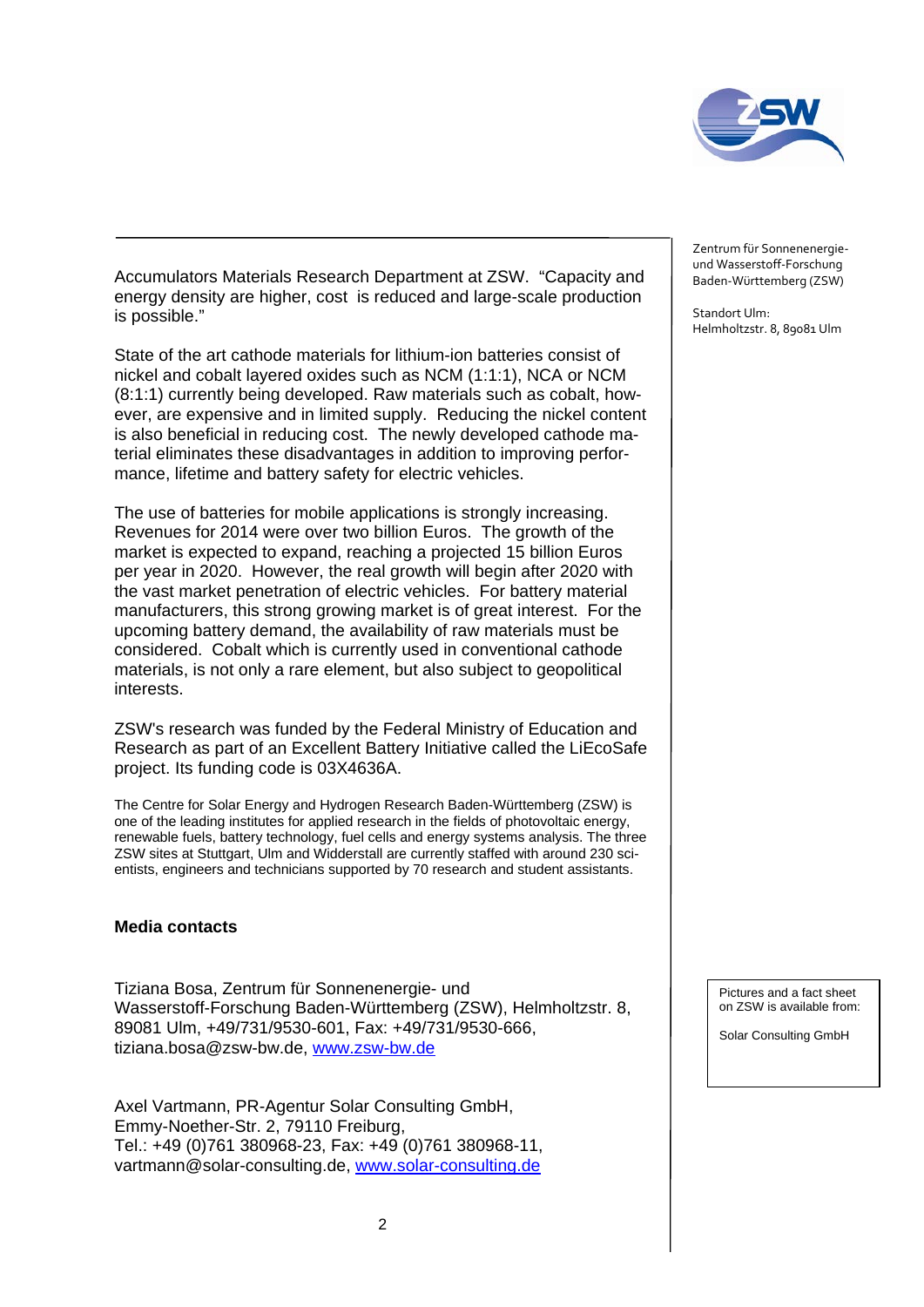



SEM of powder particles of cathode powder. Photo: ZSW



Charge/Discharge curve for cathode material  $(Li_{1.77}Mn_{1.5}Ni_{0.5}O_4)$ . Diagram: ZSW

Zentrum für Sonnenenergieund Wasserstoff-Forschung Baden-Württemberg (ZSW)

Standort Ulm: Helmholtzstr. 8, 89081 Ulm